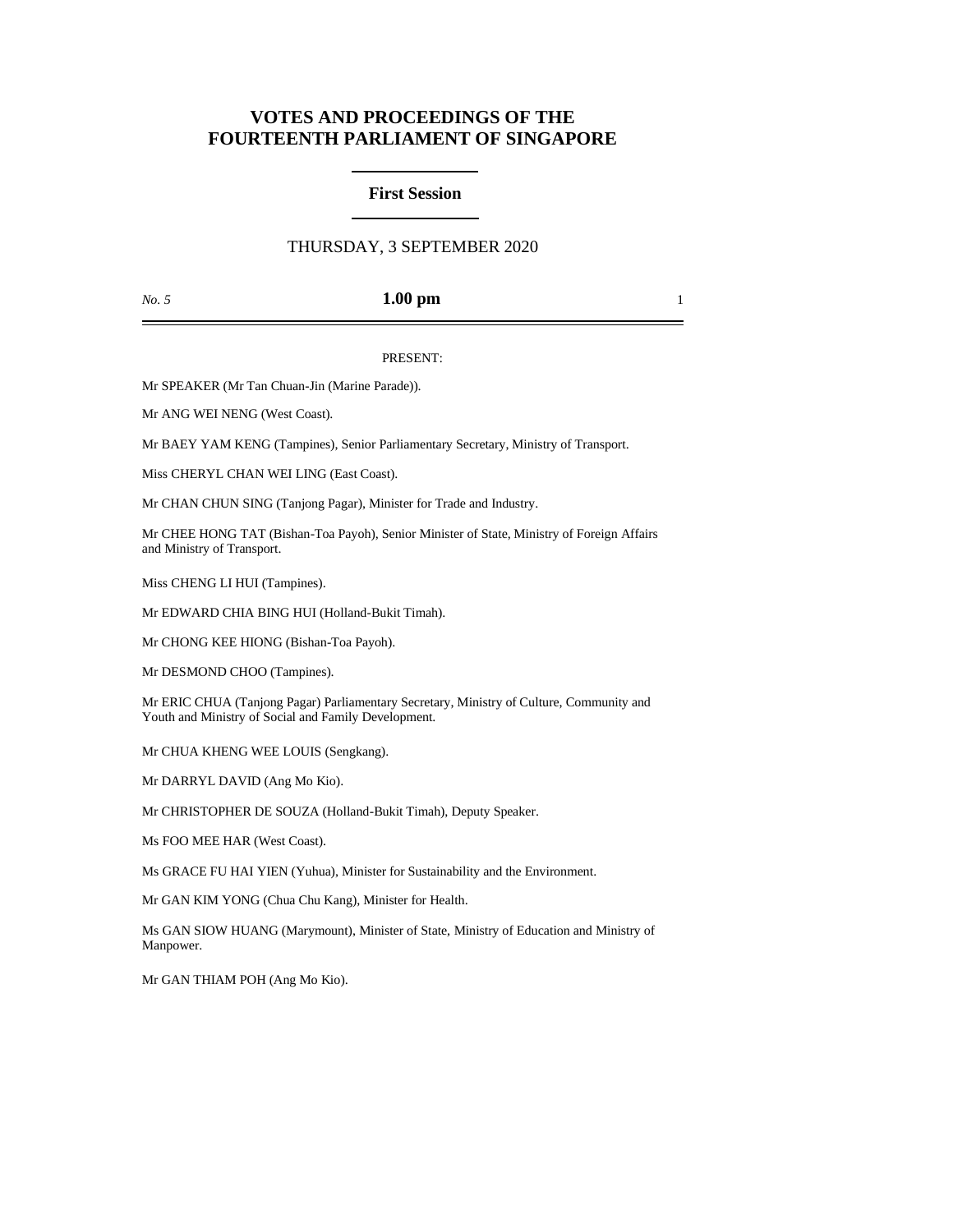Mr GERALD GIAM YEAN SONG (Aljunied).

Mr DERRICK GOH (Nee Soon).

Ms HE TING RU (Sengkang).

Mr HENG CHEE HOW (Jalan Besar), Senior Minister of State, Ministry of Defence.

Mr HENG SWEE KEAT (East Coast), Deputy Prime Minister, Coordinating Minister for Economic Policies and Minister for Finance.

Mr SHAWN HUANG WEI ZHONG (Jurong).

Ms INDRANEE RAJAH (Tanjong Pagar), Minister, Prime Minister's Office, Second Minister for Finance, Second Minister for National Development and Leader of the House.

Mr S ISWARAN (West Coast), Minister for Communications and Information and Minister-incharge of Trade Relations.

Dr JANIL PUTHUCHEARY (Pasir Ris-Punggol), Senior Minister of State, Ministry of Communications and Information and Ministry of Health and Government Whip.

Dr AMY KHOR LEAN SUAN (Hong Kah North), Senior Minister of State, Ministry of Sustainability and the Environment and Ministry of Transport.

Dr KOH POH KOON (Tampines), Senior Minister of State, Ministry of Health.

Mr KWEK HIAN CHUAN HENRY (Kebun Baru).

Mr LEE HSIEN LOONG (Ang Mo Kio), Prime Minister.

Mr LEONG MUN WAI (Non-Constituency Member).

Mr LIANG ENG HWA (Bukit Panjang).

Mr LIM BIOW CHUAN (Mountbatten).

Assoc Prof JAMUS JEROME LIM (Sengkang).

Ms SYLVIA LIM (Aljunied).

Dr LIM WEE KIAK (Sembawang).

Ms LOW YEN LING (Chua Chu Kang), Minister of State, Ministry of Culture, Community and Youth and Ministry of Trade and Industry.

Ms MARIAM JAAFAR (Sembawang).

Mr MASAGOS ZULKIFLI B M M (Tampines), Minister for Social and Family Development; Second Minister for Health and Minister-in-charge of Muslim Affairs.

Dr MOHAMAD MALIKI BIN OSMAN (East Coast), Minister, Prime Minister's Office, Second Minister for Education and Second Minister for Foreign Affairs.

Mr MOHD FAHMI BIN ALIMAN (Marine Parade).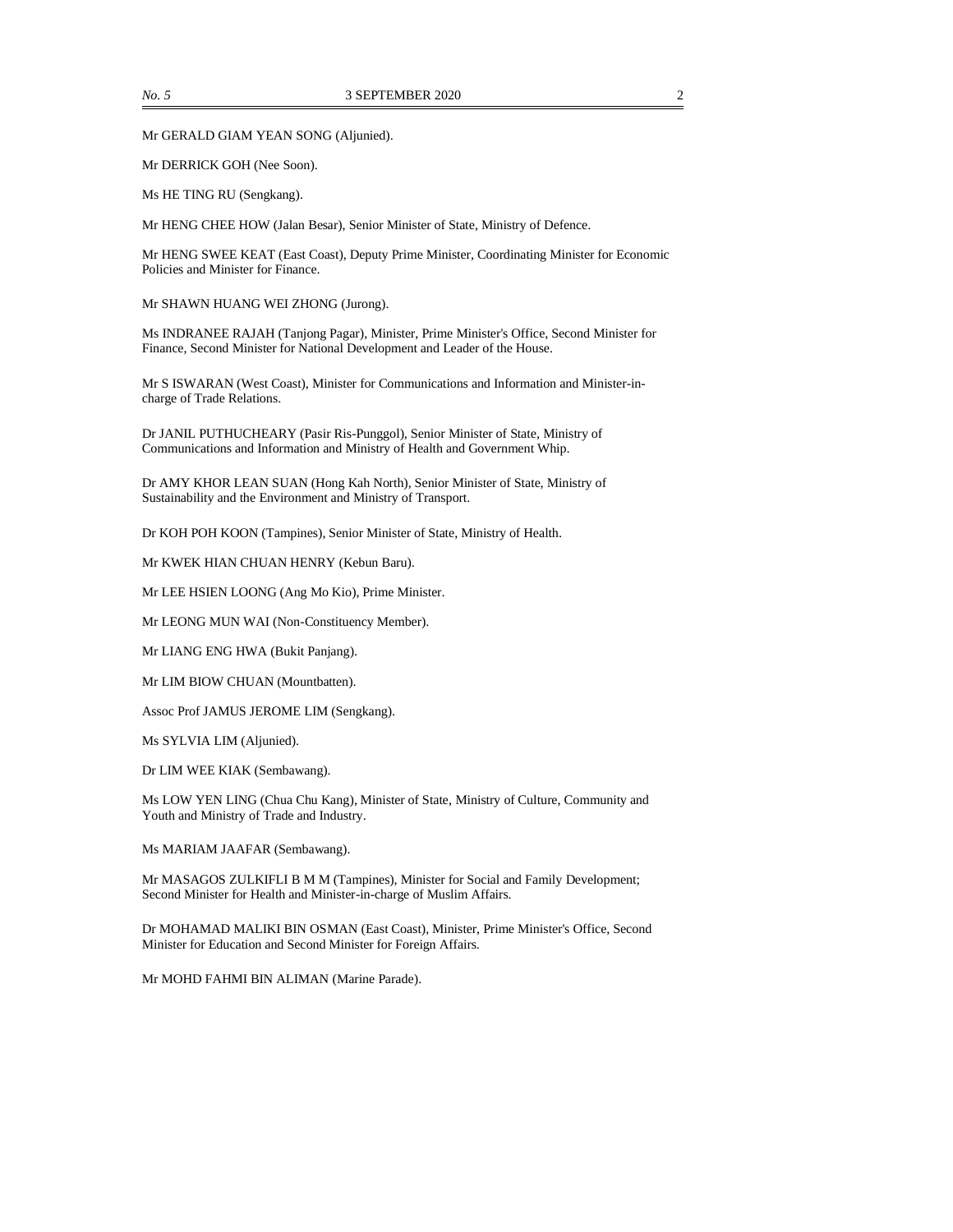#### Mr MUHAMAD FAISAL ABDUL MANAP (Aljunied).

Assoc Prof Dr MUHAMMAD FAISHAL IBRAHIM (Nee Soon), Minister of State, Ministry of Home Affairs and Ministry of National Development.

Mr MURALI PILLAI (Bukit Batok).

Ms NADIA AHMAD SAMDIN (Ang Mo Kio).

Dr NG ENG HEN (Bishan-Toa Payoh), Minister for Defence.

Ms NG LING LING (Ang Mo Kio).

Mr LOUIS NG KOK KWANG (Nee Soon).

Miss RACHEL ONG (West Coast).

Mr ONG YE KUNG (Sembawang), Minister for Transport.

Ms JOAN PEREIRA (Tanjong Pagar).

Mr LEON PERERA (Aljunied).

Ms DENISE PHUA LAY PENG (Jalan Besar).

Ms HAZEL POA (Non-Constituency Member).

Ms POH LI SAN (Sembawang).

Mr PRITAM SINGH (Aljunied), Leader of the Opposition.

Ms RAEESAH KHAN (Sengkang).

Ms RAHAYU MAHZAM (Jurong), Parliamentary Secretary, Ministry of Health.

Mr SAKTIANDI SUPAAT (Bishan-Toa Payoh).

Mr SEAH KIAN PENG (Marine Parade).

Mr K SHANMUGAM (Nee Soon), Minister for Home Affairs and Minister for Law.

Mr SHARAEL TAHA (Pasir Ris-Punggol).

Ms SIM ANN (Holland-Bukit Timah), Senior Minister of State, Ministry of Communications and Information and Ministry of National Development and Deputy Government Whip.

Mr SITOH YIH PIN (Potong Pasir).

Ms HANY SOH (Marsiling-Yew Tee).

Ms SUN XUELING (Punggol West), Minister of State, Ministry of Education and Ministry of Social and Family Development.

Mr ALVIN TAN (Tanjong Pagar), Minister of State, Ministry of Culture, Community and Youth and Ministry of Trade and Industry.

Ms CARRIE TAN (Nee Soon).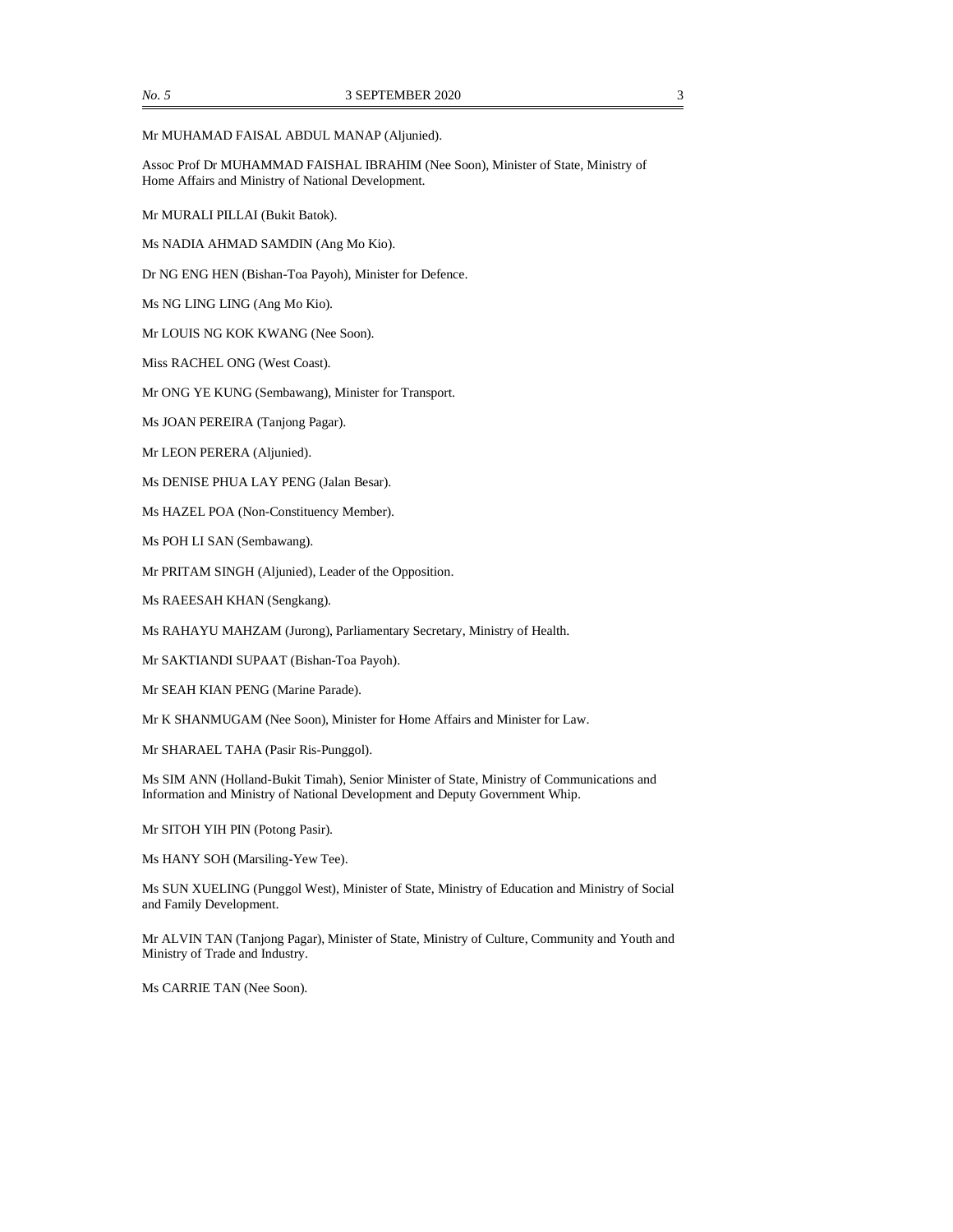Mr DENNIS TAN LIP FONG (Hougang).

Mr DESMOND TAN (Pasir Ris-Punggol), Minister of State, Ministry of Home Affairs and Ministry of Sustainability and the Environment.

Ms JESSICA TAN SOON NEO (East Coast), Deputy Speaker.

Mr TAN KIAT HOW (East Coast), Minister of State, Prime Minister's Office and Ministry of National Development.

Dr TAN SEE LENG (Marine Parade), Minister, Prime Minister's Office, Second Minister for Manpower and Second Minister for Trade and Industry.

Dr TAN WU MENG (Jurong).

Mr PATRICK TAY TECK GUAN (Pioneer).

Mr TEO CHEE HEAN (Pasir Ris-Punggol), Senior Minister and Coordinating Minister for National Security.

Mr THARMAN SHANMUGARATNAM (Jurong), Senior Minister and Coordinating Minister for Social Policies.

Ms TIN PEI LING (MacPherson).

Mr EDWIN TONG CHUN FAI (Marine Parade), Minister for Culture, Community and Youth and Second Minister for Law.

Mr VIKRAM NAIR (Sembawang).

Dr VIVIAN BALAKRISHNAN (Holland-Bukit Timah), Minister for Foreign Affairs.

Dr WAN RIZAL (Jalan Besar).

Mr DON WEE (Chua Chu Kang).

Mr LAWRENCE WONG (Marsiling-Yew Tee), Minister for Education and Second Minister for Finance.

Mr XIE YAO QUAN (Jurong).

Mr ALEX YAM ZIMING (Marsiling-Yew Tee).

Ms YEO WAN LING (Pasir Ris-Punggol).

Mr YIP HON WENG (Yio Chu Kang).

Mr MELVIN YONG YIK CHYE (Radin Mas).

Mr ZAQY MOHAMAD (Marsiling-Yew Tee), Senior Minister of State, Ministry of Defence and Ministry of Manpower and Deputy Leader of the House.

Mr ZHULKARNAIN ABDUL RAHIM (Chua Chu Kang).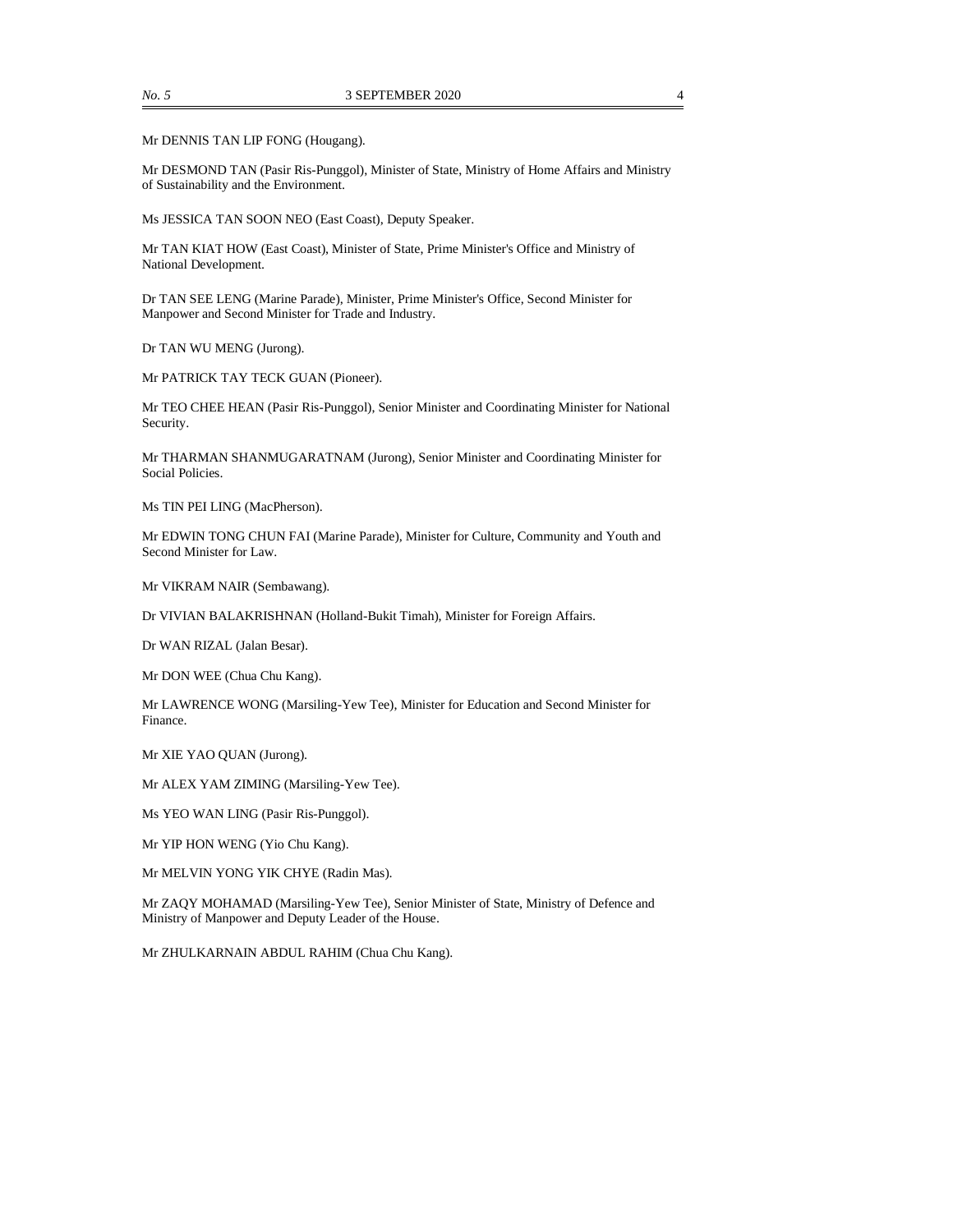#### ABSENT:

Mr DESMOND LEE (West Coast), Minister for National Development and Minister-in-charge of Social Services Integration.

Mrs JOSEPHINE TEO (Jalan Besar), Minister for Manpower and Second Minister for Home Affairs.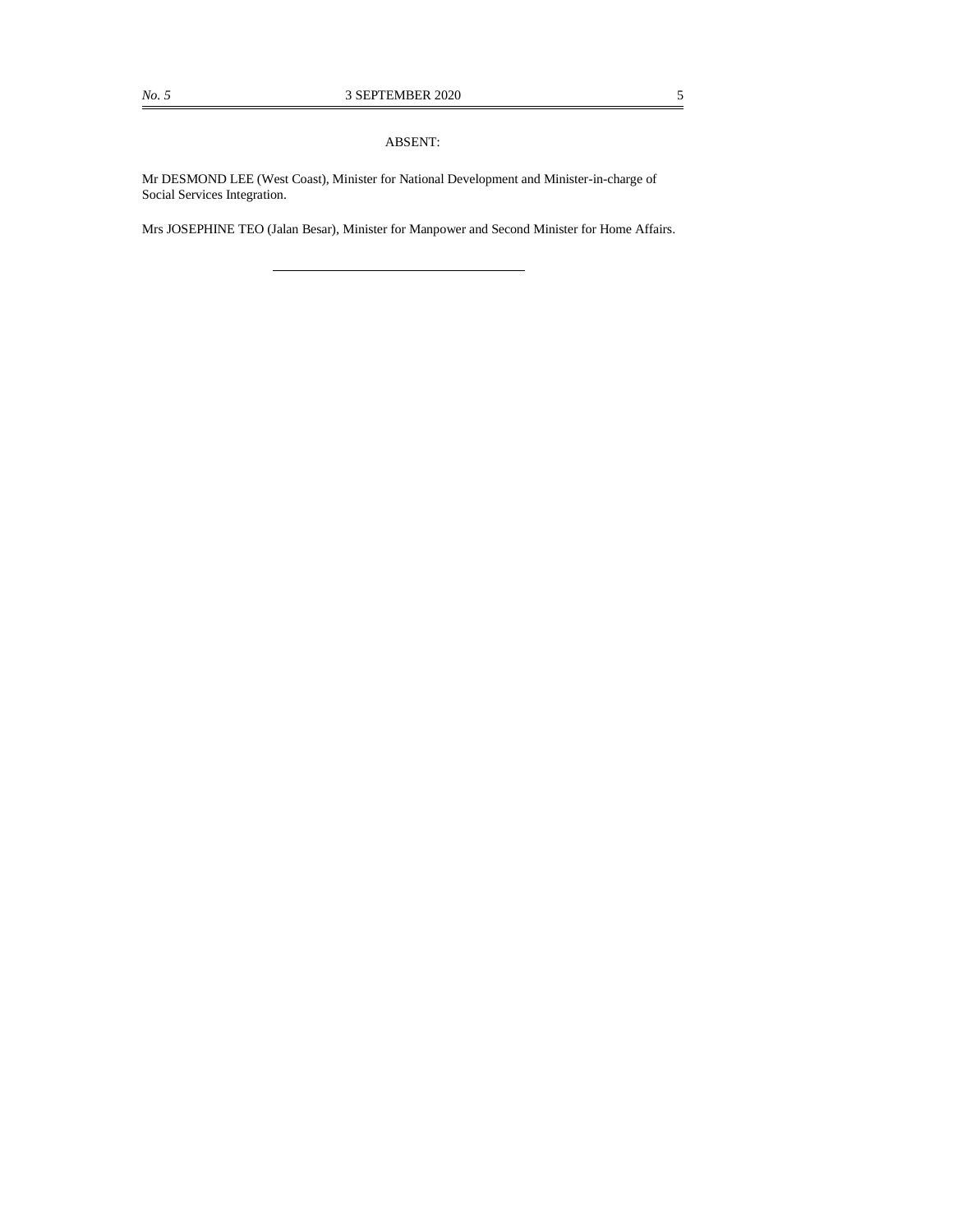- 1 Medical Registration (Amendment) Bill "to amend the Medical Registration Act (Chapter 174 of the 2014 Revised Edition) and to make a consequential amendment to the Supreme Court of Judicature (Amendment) Act 2019 (Act 40 of 2019)" – presented by the Minister for Culture, Community and Youth and Second Minister for Law, on behalf of the Minister for Health; read the first time; to be read a second time on the next available sitting day and to be printed. [Bill No. 30/2020].
- 2 Environmental Public Health (Amendment) Bill "to amend the Environmental Public Health Act (Chapter 95 of the 2002 Revised Edition)" – presented by the Minister for Sustainability and the Environment; read the first time; to be read a second time on the next available sitting day and to be printed. [Bill No. 31/2020].
- 3 Housing and Development (Amendment) Bill "to amend the Housing and Development Act (Chapter 129 of the 2004 Revised Edition) and to make a consequential amendment to the Supreme Court of Judicature (Amendment) Act 2019 (Act 40 of 2019)" – presented by the Senior Minister of State, on behalf of the Minister for National Development; read the first time; to be read a second time on the next available sitting day and to be printed. [Bill No. 32/2020].
- 4 Civil Law (Amendment) Bill "to amend the Civil Law Act (Chapter 43 of the 1999 Revised Edition)" – presented by the Second Minister for Law; read the first time; to be read a second time on the next available sitting day and to be printed. [Bill No. 33/2020].
- 5 COVID-19 (Temporary Measures) (Amendment No. 2) Bill "to amend the COVID-19 (Temporary Measures) Act 2020" – presented by the Second Minister for Law; read the first time; on a Certificate of Urgency under Standing Order No. 86, to be read a second time on 4 September 2020 – (Copies of the Bill handed to Members present). [Bill No. 34/2020].
- 6 President's Speech (Address of Thanks) (Mr Patrick Tay Teck Guan) (4<sup>th</sup> Allotted Day) Question again proposed on resumption of Debate (31 August 2020), "That the following Address in reply to the Speech of the President be agreed to:

'We, the Parliament of the Republic of Singapore, express our thanks to the President for the Speech which she delivered on behalf of the Government at the Opening of the First Session of this Parliament.'."; − Debate arising.

- 7 Time Limit for Speeches − (Deputy Leader of the House) − (with the consent of Mdm Deputy Speaker and the general assent of Members present) − Motion made, and Question put – Resolved, "That the proceedings on the item under discussion be exempted from the provisions of Standing Order No. 48(8) to remove the time limit in respect of the speeches of the Minister for Culture, Community and Youth and the Second Minister for Education.".
- 8 President's Speech (Address of Thanks) − Debate resumed on Question, "That the following Address in reply to the Speech of the President be agreed to:

'We, the Parliament of the Republic of Singapore, express our thanks to the President for the Speech which she delivered on behalf of the Government at the Opening of the First Session of this Parliament.'."

9 Exempted Business – (Deputy Leader of the House) – (with the consent of Mdm Deputy Speaker and general assent of Members present) – Motion made, and Question put – Resolved, "That the proceedings on the business set down on the Order Paper for today be proceeded with beyond the moment of interruption.".